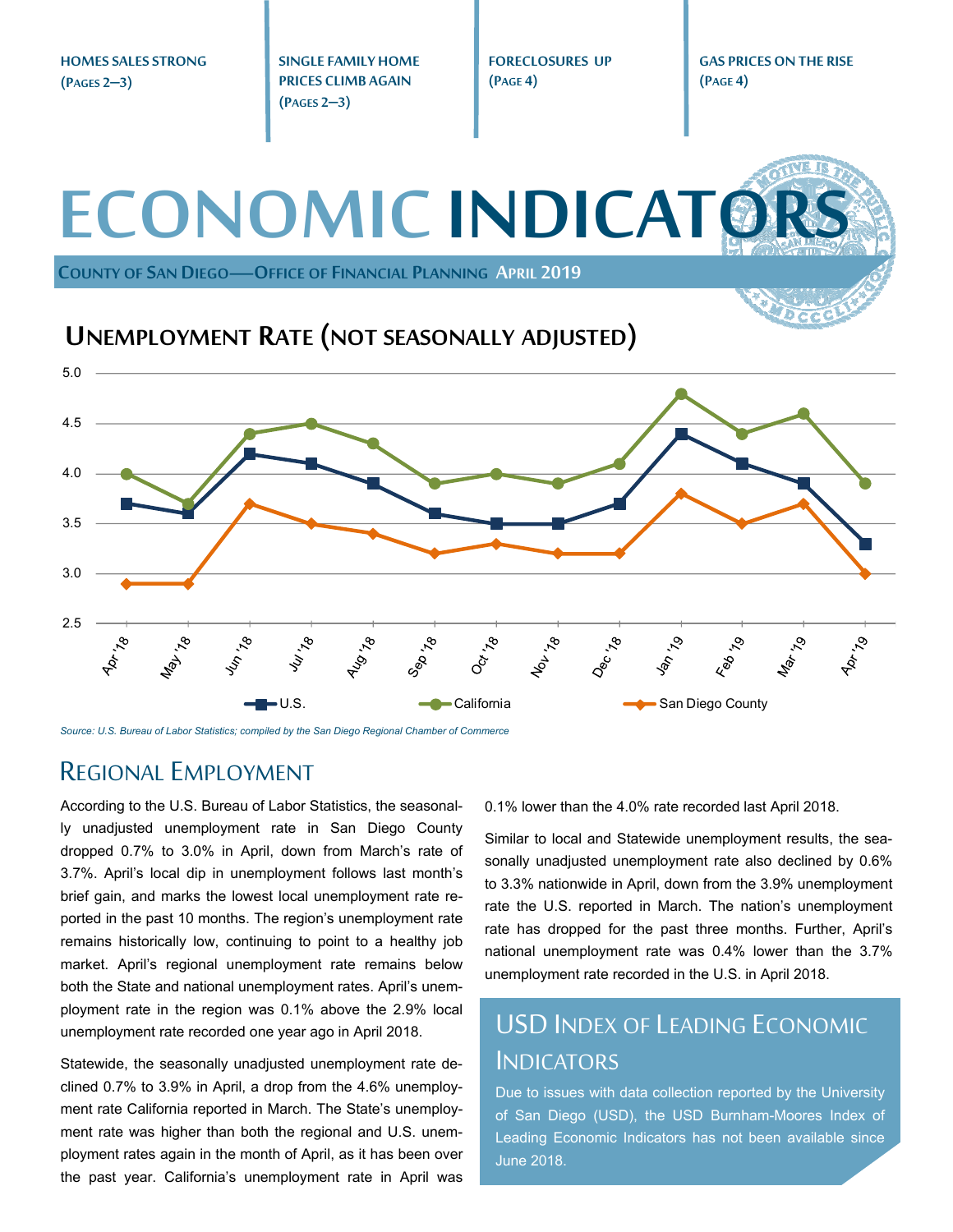

**AVERAGE NUMBER OF DAYS ON MARKET EXISTING SINGLE FAMILY HOME SALES**



**MEDIAN PRICE OF EXISTING SINGLE FAMILY HOME**



# HOUSING MARKET: EXISTING SINGLE FAMILY HOMES

In April, the region's housing market reported 1,940 existing single family homes sold, an increase of 9.0% from the 1,780 homes sold in March and marking the third consecutive monthly gain in single family home sales following three months of decline. Yet, sales in this market sector remained down modestly compared to last year, at 2.1% below the 1,981 single family homes sold in April of 2018.

On average, single family homes in the region were on the market for 32 days in April, a decrease of 3 days from the March result. Additionally, April's average market time was an increase of 6 days from the 26-day market time seen in April one year prior.

In April the median price of an existing detached single family home grew 4.0% to \$655,000. April's median price was up from March's median price of \$629,945. Further, April's reported median price increased 2.3% compared to one year ago in April of 2018 when the median price was \$640,000.

April's results appear to show sustained activity in the region's single family home sector, with increasing sales activity and falling market time, along with some significant price gains.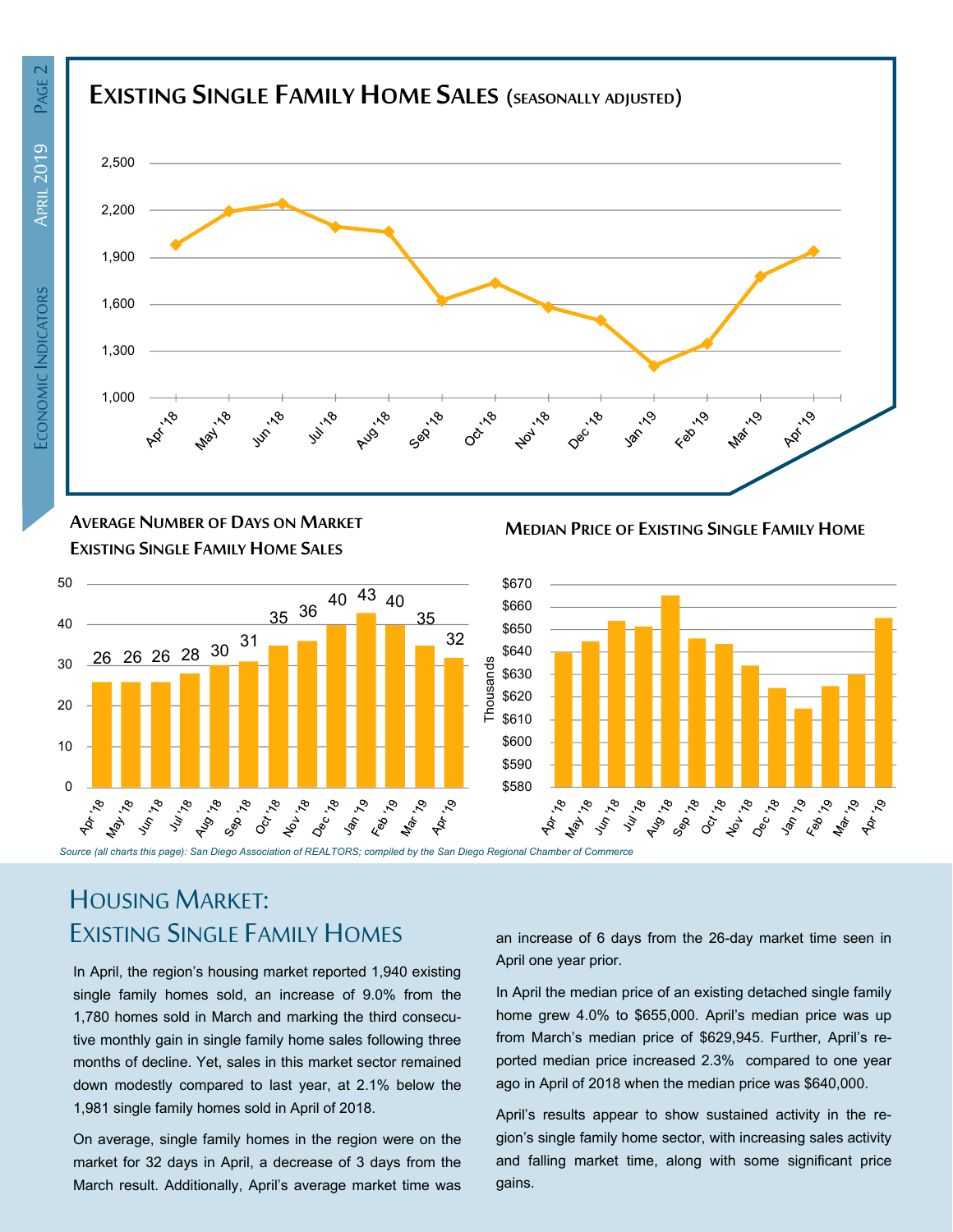

**MEDIAN PRICE OF EXISTING ATTACHED HOME AVERAGE NUMBER OF DAYS ON MARKET EXISTING ATTACHED HOME SALES**





# HOUSING MARKET: EXISTING ATTACHED HOMES

The number of existing attached homes sold in San Diego County in April climbed 6.8% to 931, up from the 872 existing attached homes sold in March and marking the third monthover-month increase in attached home sales. Yet April's results were down 12.1% from the 1,059 attached homes sold one year ago in April of 2018.

On average, existing attached homes sold in San Diego County in April were on the market for 29 days, marking a 6 day decrease from the 35-day market time seen in March. Yet, April's results were 6 days greater than the 23-day average market time seen one year ago in April of 2018.

In April, the median price of an existing attached home in the region was unchanged at \$420,000, matching March's result. April's median price for attached homes reported a decline of 1.2% from the median price of \$425,000 reported one year ago in April of 2018.

Similar to the single family home sector, April's results continue to point to steady activity in the region's attached home sector in 2019 thus far.